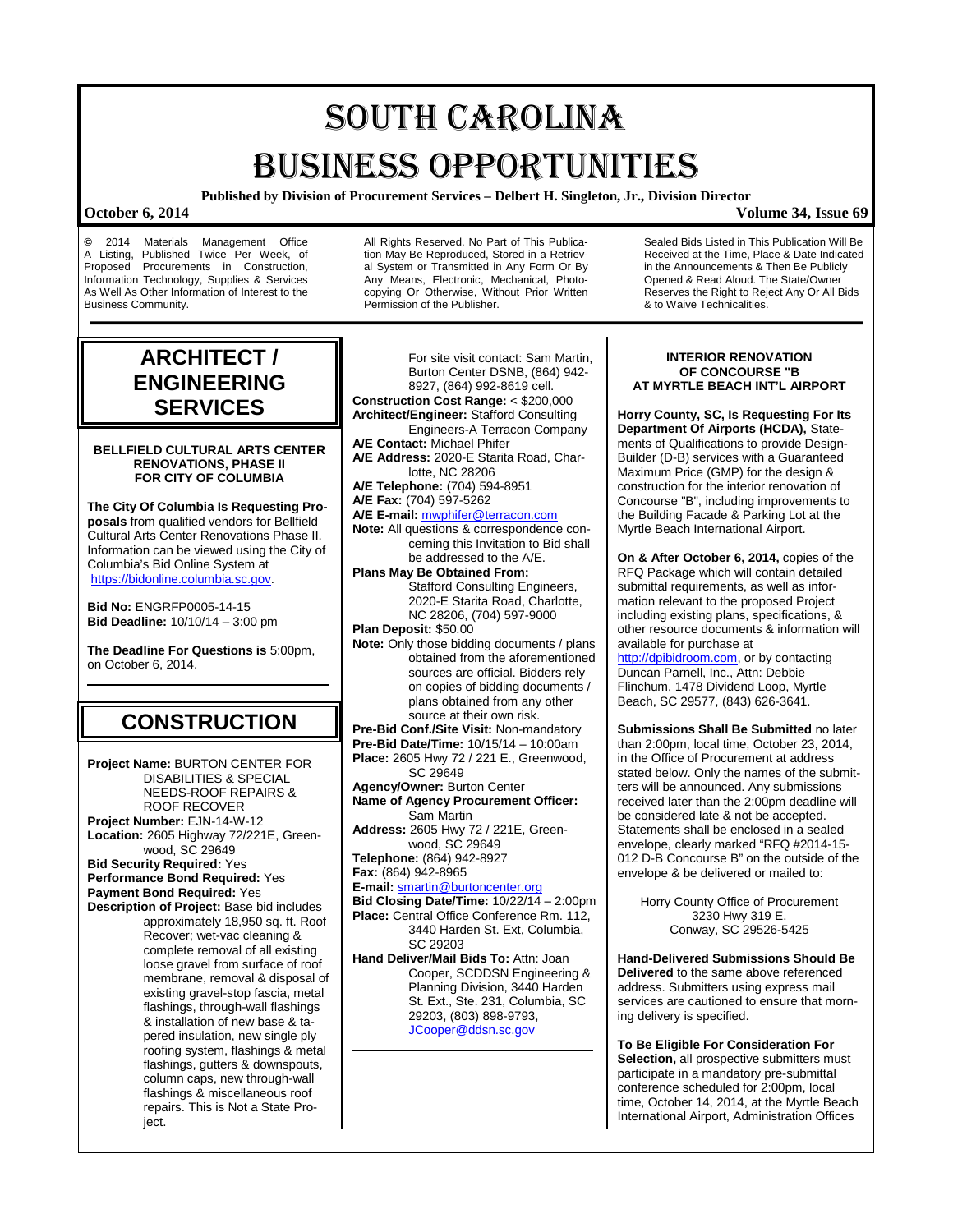First Floor. Local vendors are encouraged to participate. Attendance by a key member of the prospective Prime Design-Builder's firm is required. A briefing related to the project including qualifications preparation & submittal, project objectives, general & special conditions, & technical specifications will be discussed at that time. Questions regarding the project will also be answered. Interested subcontractors & suppliers are not required to attend but are encouraged to participate. An on-site tour will be conducted after the meeting is adjourned to allow prospective submitters to examine the project area. Subsequent visits of the project area after the pre-submittal meeting will not be accommodated.

**Vendor Outreach Event:** Beginning at 1:00pm before the pre-submittal conference on October 14, 2014, the Airport will be hosting a local vendor / supplier outreach opportunity. The outreach event will continue immediately after the on-site tour until 5:00 pm. Prospective Submitters as well as subcontractors & suppliers are highly encouraged to attend.

Contact Information for this Project: Ms. Amy Norris, norrisa@HorryCounty.org, (843) 915-5380

**Project:** HARTSVILLE M.C.B.P. PROJECTS

**Owner:** City of Hartsville, 100 E. Carolina Ave., Hartsville, SC 29551

**Receipt Of Bids:** Separate sealed bids for the construction of the above referenced project will be received by the Owner at their office, by November 6, 2014 at 4:00pm, local time, at place of bidding, City of Hartsville, located at 100 E. Carolina Ave., Hartsville, SC 29551, & at said location will be publicly opened & read aloud. No bid may be withdrawn within a period of ninety (90) days to allow time for bid review, qualification of bidder, & approval of award from funding agencies.

**Project Description:** This bid package includes four separate project areas & consists of the installation of new curb, brick paving, concrete sidewalks, fencing, brick columns & mast arm & signal modification along with associated drainage, landscaping & irrigation in the SCDOT Right of Way at the following locations in Hartsville:

- Project Area 1: East Carolina Ave. & 2nd St. Intersection
- Project Area 2: 5th St., Washington St. & Hartsville Crossing Intersections
- Project Area 3: 4th Street Streetscape from East Carolina Ave. to Railroad Ave.

The scope of work consists of furnishing all materials, equipment & labor necessary.

The City of Hartsville is an equal opportunity employer.

**Mandatory Pre Bid Meeting:** A mandatory pre-bid conference will be held at Council Chambers, located at 100 E. Carolina Ave. Hartsville, SC 29551, on Wednesday, October 15, 2014, at 4:00pm.

**Document Examination:** The contract documents may be examined at the City of Hartsville Purchasing Office located in City Hall, in Hartsville, SC.

**Documents Available:** Copies of the contract documents may be obtained by a request in writing to The LandPlan Group South, 1621 Pickens Street, Columbia, SC 29201, (803) 256-0562, Fax (803) 256- 0572.

**Deposit:** A non-refundable deposit of \$150.00 will be required for printed drawings & other contract documents taken. PDF files of all drawings & specifications will be available upon request at no charge.

**Security:** Each bid must be accompanied by a certified check of the bidder, or by a bid bond made payable to the Owner, for an amount equal to not less than 5% of the total bid as a guarantee that, if the bid is accepted, the required agreement will be executed & that a 100% performance bond & 100% payment bond will be furnished.

**Owner's Rights:** City of Hartsville reserves the right to accept or reject any, all or any part of bids received as a result of this request, to waive any informalities or to cancel in part or in its entirety this request, if it is in its best interest to do so. The City of Hartsville will judge as to whether bids submitted meet all requirements. All bids submitted shall become the property of the City of Hartsville. This solicitation does not commit the Owner to award a contract, to pay any cost incurred in the preparation of bids or to procure or contract for goods or services. Unless any or all bids are rejected, award will go to the low responsive, responsible Bidder.

#### **CAMERON DRIVE CULVERT IMPROVEMENT PROJECT**

#### PROPOSAL NO: 1415-10-21-02

**Notice Is Hereby Given** that the City of Spartanburg will receive sealed bids from vendors to provide construction services for the Cameron Drive Culvert Improvement Project located adjacent to #101 Cameron Drive.

**Bids Are Invited Upon The Several Items & Quantities Of Work As Follows:** Contractor will be responsible for the removal & installation of approximately 144' of Class III

### **October 6, 2014 2 Volume 34, Issue 69**

T.G. 48" R.C.P. from under Cameron Drive. Contractor is responsible for traffic control, utility locates & sediment / erosion control during construction. Repair & resurface road to project specifications once project is complete. All pipe, catch basin, headwall installation, road repair & resurfacing must be completed per SCDOT & supplied specifications. Contractor will also be responsible for stockpiling of all excavated material. Contractor will be responsible for any applicable permits.

**City Of Spartanburg Hereby Notifies All Proposers** that it will affirmatively ensure that all disadvantaged & women's business enterprises will be afforded full opportunity to submit bids in response to this invitation & will not be discriminated against on the grounds of gender, race, color, or national origin in consideration for an award. Each proposer shall attest that they engaged in good faith efforts in an endeavor to achieve the City's M/WBE goal of 15%.

**The City Of Spartanburg Reserves The Right** to reject any & all bids or to waive any informality in the bidding. Bids may be held by the City of Spartanburg for a period not to exceed sixty (60) days from the date of the opening of bids for the purpose of reviewing the bids & investigating the qualifications of bidder(s), prior to awarding of the contract.

**A Certified Check Or Bank Draft Payable To The City Of Spartanburg,** negotiable US Bonds (at par value) or a satisfactory bid bond, that can be verified by City, executed by the bidder & an acceptable surety in an amount equal to five percent (5%) of the total bid shall be submitted with each bid.

**A Mandatory Pre-Bid Meeting Is Scheduled For** Tuesday October 14, 2014, at 10:00am at project site.

**Drawings & Specifications May Be Purchased** from Imaging Technologies, Construction documents, including drawings & technical specifications, are on file & can be purchased at ARC, 7092 Howard Street #K, Spartanburg, SC, (864) 585-8388.

**Contract Documents May Be Examined**  at the offices of the Owner, City of Spartanburg, Dodge Plan Room Website, [http://dodgeprojects.construction.com](http://dodgeprojects.construction.com/) & AGC Website, [http://www.cagc.org.](http://www.cagc.org/)

**The Bidder To Whom The Contract Is Awarded Will Be Required To Furnish** a corporate surety bond in a sum equal to one hundred percent (100%) of the amount of the proposal or bid.

**Questions Regarding Bid Procedures Should Be Directed To** Carl Wright, Procurement & Property Manager, at (864) 596-2790 or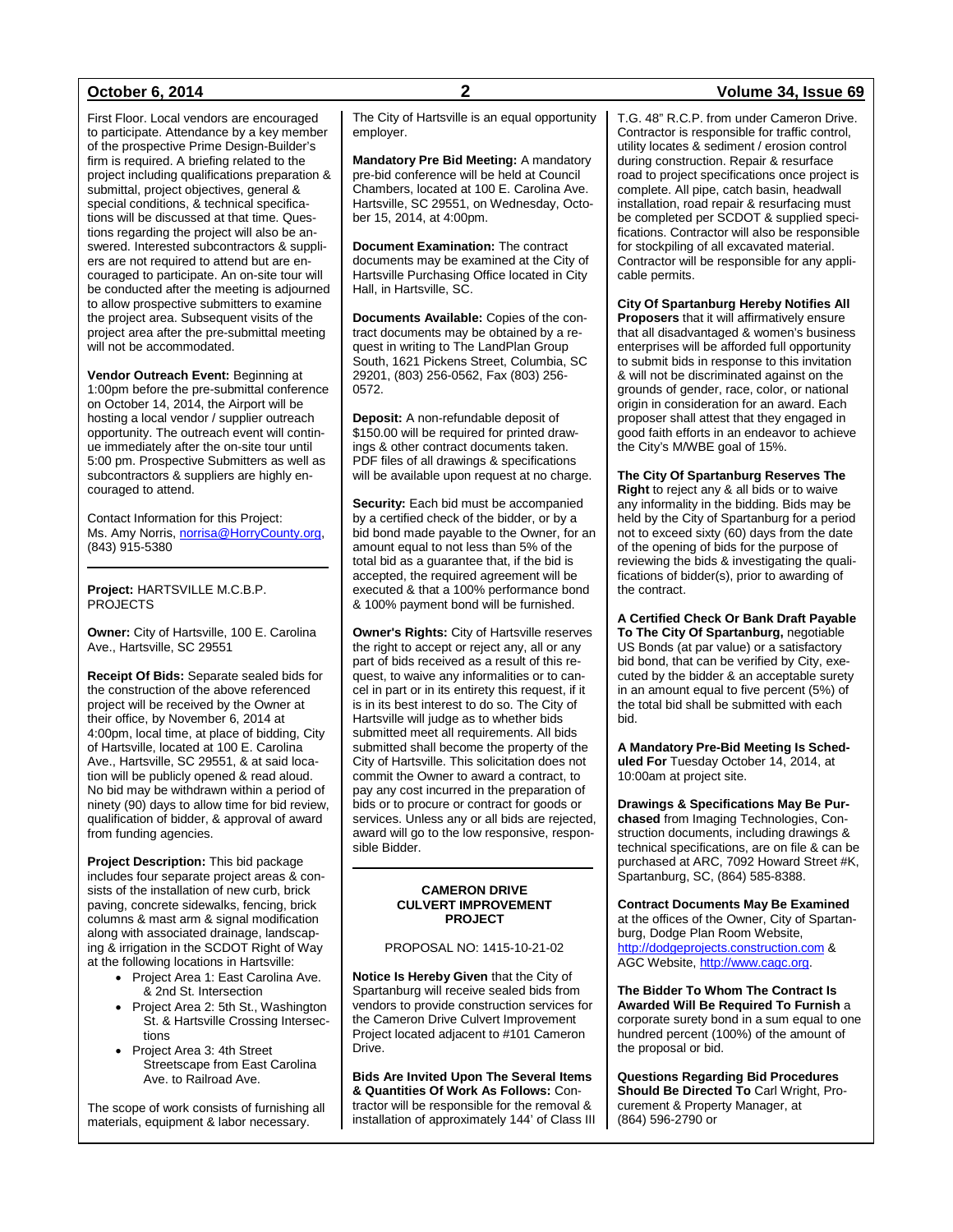[cwright@cityofspartanburg.org.](mailto:cwright@cityofspartanburg.org) Technical questions regarding the scope of services should be directed to Jay Squires, Storm Water Manager, (864) 596-2089 or at [jsquires@cityofspartanburg.org.](mailto:jsquires@cityofspartanburg.org)

**Sealed Proposals Shall Be Submitted** to Carl Wright, Procurement & Property Manager, on or before October 21, 2014, at 3:00pm, City Hall, 145 W. Broad Street, Spartanburg, SC, at which time they will be publicly opened & read aloud in the Training Room, same location.

For further information & complete Proposal Package, please contact the Procurement & Property office at (864) 596-2049. The complete bid package is available at [www.cityofspartanburg.org](http://www.cityofspartanburg.org/) by clicking on "I Am A Business" then click on "bid opportunities." The documents are posted on Demandstar.com

#### **Proposals Can Be Hand Delivered Or Mailed To The Following Address:**

City of Spartanburg Attn.: Procurement & Property Division PO Box 5107 145 West Broad Street Spartanburg, SC 29304

**The Following Proposal Number Must Be Placed** on the left corner of the outer envelope in order for the bid to be stamped in as accepted on time: Proposal No: 1415-10- 21-02

#### **PACKAGE 3E: BLYTHEWOOD PARK IMPROVEMENTS**

#### SOLICITATION #BL003-3E-014

**The Richland County Recreation Commission (RCRC) Will Be Receiving Sealed Bids** for the construction of outdoor restroom facilities & parking lot at Blythewood Park, Blythewood, SC. The following package will be accepted: Single Prime

**Owner:** Richland County Recreation Commission, 7473 Parklane Road, Columbia, SC 29223

**Architect/Engineer:** The Boudreaux Group, 1330 Lady Street (29201), PO Box 5695, Columbia, SC, 29250, (803) 799-0247, Fax (803) 771-6844

**Construction Manager:** ENVIRO Agscience, Inc., 1190 Buckner Road, Columbia, SC 29203, (803) 714-7290, Fax (803) 714-7990, Patrick T. Livingston, Project Manager

**The Blythewood Park Restroom** (approx. 864 SF) scope of work consists of concrete slab, masonry construction with trusses, asphalt shingle roof, plumbing, HVAC, &

electrical. It also includes earthwork, parking lot, & site utilities.

**Bidding Documents Are Available For Inspection** at the offices of the Construction Manager, ENVIRO Agscience, Inc., at the above address by appointment & are available from TPM, 1241 Assembly Street, Columbia, 29201, (803) 252-4770, [www.tpm-columbia.com.](http://www.tpm-columbia.com/) The bidder is responsible for the reproduction costs of the project documents. Bidders are responsible for covering any applicable shipping or delivery charges. Payment should be made directly to TPM. Please include your physical address, email address, telephone & fax numbers when requesting drawings.

**Bids Will Be Binding For A Period Of Sixty (60) Calendar Days** from the date bids are opened. All bids are to be accompanied with a bid bond, certificate of deposit, irrevocable letter of credit or certified check for five (5%) percent of the base bid. Bids are to be submitted on the Form of Proposal provided & in strict accordance with the Instructions to Bidders Section of the project manual for this project. All bids must comply with the laws of the State of South Carolina.

#### **Individual Bids Must Be Clearly Marked**

"Richland County Recreation Commission Blythewood Park Restrooms, Solicitation #BL003-3E-014." Bids shall be accepted by the Richland County Recreation Commission, 7473 Parklane Road, Columbia, SC 29223, until 3:00pm, local time, Tuesday, November 4, 2014. Bids will not be accepted after the above date & time. The Richland County Recreation Commission encourages bids from minority firms.

**A Pre-Bid Conference Will Be Held** at the Adult Activity Center, 7494 Parklane Road, Columbia, SC, at 1:00pm, on Tuesday, October 21, 2014. All attendees are invited to visit the site immediately at their own leisure.

**Richland County Recreation Commission Encourages Participation** by minority businesses to submit bids for this construction project. The Owner shall award public contracts without regard to race, religion, color, creed, national origin, sex, or handicapping condition.

**The Owner Reserves The Right To Reject** any & all bids & to waive any technicalities. No bid will be received nor will any bidder be allowed to withdraw a bid after the closing hour.

### **October 6, 2014 3 Volume 34, Issue 69**

#### **STANDBY POWER FOR BLYTHEWOOD BOOSTER PUMP STATION**

HPG FILE NO. 11040

**Separate Sealed Bids For Furnishing** all materials, labor, tools, equipment & appurtenances necessary for the installation of Standby Power for the Blythewood Booster Pump Station will be received by the Town of Winnsboro (Owner) at the Winnsboro Town Hall located at 207 N. Congress Street, Winnsboro, SC, until 2:00pm, on October 21, 2014 & then at said place be publicly opened & read aloud.

**The Project Consists Of The Following Major Elements:** Installation of one 180 KW diesel generator, automatic transfer switch, concrete pad, wiring & conduit & integration into the existing pump station electrical system, complete.

**The Instructions To Bidders, Bid Form,** contract agreement, plans, specifications, & forms of bid bond, performance bond, payment bond & other contract documents may be examined at the following locations:

- Winnsboro Town Hall: Winnsboro, South Carolina
- HPG & Company, Consulting Engineers, Inc.: West Columbia South Carolina

**Copies Of Contract Documents & Plans May Be Obtained** from the office of HPG & Company, Consulting Engineers, Inc., 1432 Sunset Boulevard, West Columbia, SC 29169, upon a non-refundable payment of \$35.00 for each set. Mailing address must be provided to ensure prompt delivery.

**Each Bid Must Be Accompanied By A Bid Bond** prepared on the form of bid bond attached to the contract documents or a surety company's standard bid bond duly executed by the bidder as principal & having as surety thereon a surety company licensed to do business in the State of South Carolina. The bid bond shall be in the amount of 5 percent of the bid.

**No Bid Will Be Considered** unless the bidder is legally qualified under the provisions of the South Carolina Contractor's Licensing Law.

**The Successful Bidder For This Contract Will Be Required To Furnish** a satisfactory performance bond & payment bond each in the amount of 100 percent of the bid.

**No Bidder May Withdraw His Bid** within 60 days after the date of the bid opening.

**The Owner Reserves The Right To Reject** any or all bids & to waive any informalities.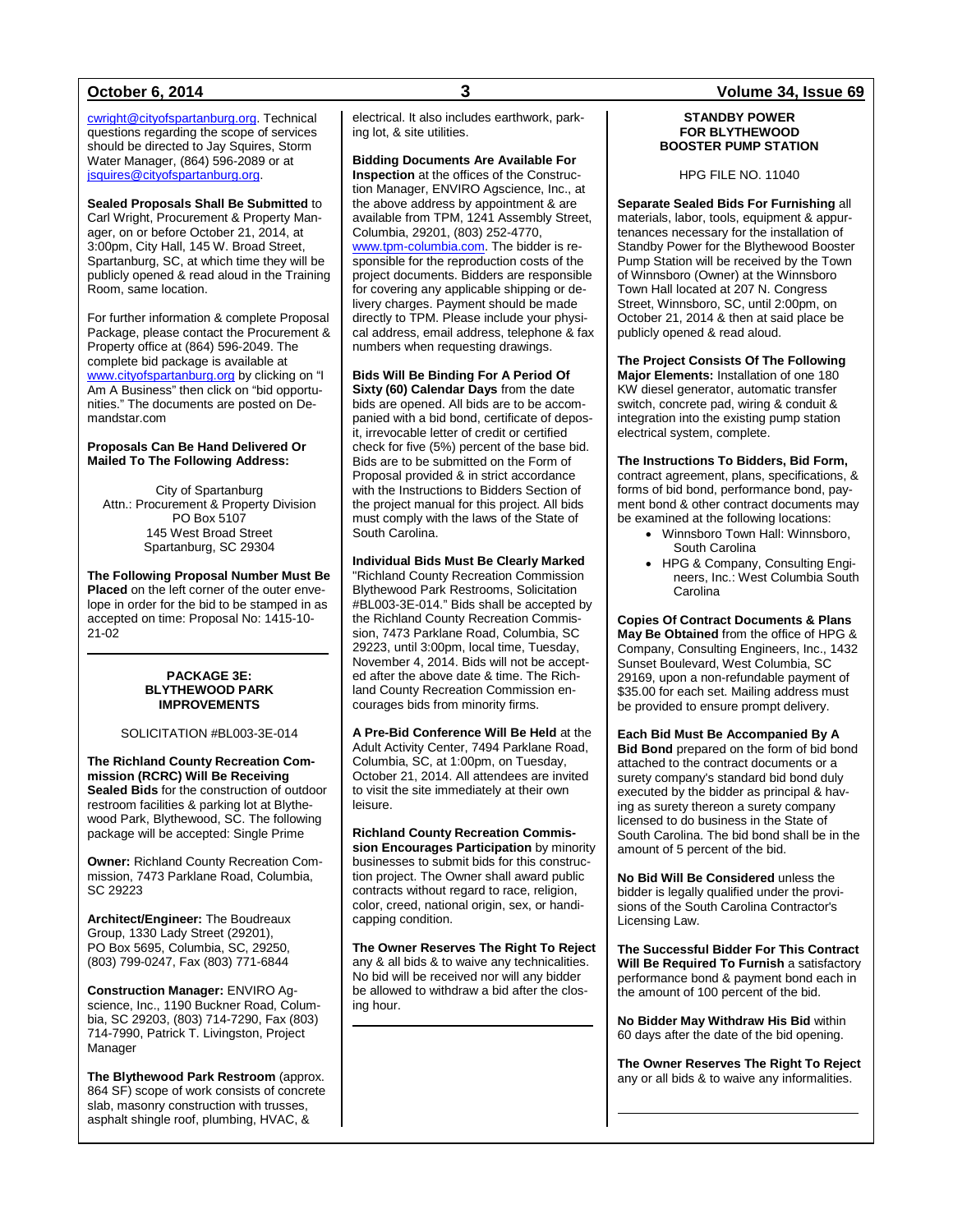#### **MEMORIAL STADIUM ADDITIONS & RENOVATIONS FOR CLOVER SCHOOL DISTRICT TWO**

INVITATION TO BID

**Competitive Sealed Bids For** the project identified below in Clover, SC will be received from the pre-qualified general contractors only, opened & read aloud by the Owner and/or Construction Manager at the Clover School District Office on:

**Date/Time: November 6, 2014 – 2:00pm** 

**Project:** Memorial Stadium Additions & Renovations

**Location:** 415 Memorial Drive, Clover, SC

**Owner:** Clover School District Two, 604 Bethel Street, Clover, SC 29710

**Architect:** LS3P Associates, 227 W. Trade Street, Suite 700, Charlotte, NC 28202

**Construction Manager:** Cumming Corp., 604 Bethel St., Clover, SC 29710, (803) 810-8027[, kclayton@ccorpusa.com,](mailto:kclayton@ccorpusa.com)  Attn: J. Kelly Clayton, CCM, PE

**The Scope Of This Project Consists Of** additions & renovations to Clover Memorial Stadium. Work includes, but is not limited to, storm drainage, water & sewer piping, concrete slabs, CMU & brick veneer construction, combination of membrane & standing seam metal roofs, bleacher modifications & all other components necessary to complete construction as shown on the contract documents.

**Bidding Documents Will Be Available Online** a[t http://infoexchange.ls3p.com](http://infoexchange.ls3p.com/) on or before October 10, 2014.

**Bids Shall Be Binding For (60) Calendar Days** from the date bids are opened. All bids are to be accompanied by a bid bond of not less than five percent (5%) of the base bid.

**The Successful Bidder Will Be Required To Furnish** performance & payment bonds in the amount of one hundred percent (100%) of the contract amount.

**Only Bids From The Following Pre-Qualified General Contractors Will Be Accepted:** Beam Construction Co., Inc., Clancy & Theys Construction Co., Contract Construction, Inc., Edifice, Inc., Edison Foard Construction Services, Inc., HG Reynolds Co., Inc., JD Goodrum Co., Inc., JM Cope Construction, Matthews Construction Co., Inc., Randolph Builders, Inc. & Shelco, LLC.

**Bidders' Attention Is Directed** to the requirements of the construction schedule,

which is a part of the bidding documents & to the liquidated damages conditions outlined in Paragraph 10 of Section 00 21 13 Instructions to Bidders.

**Bids Shall Be Submitted On The Bid Form Provided** in the bid documents or by addendum & shall be enclosed in a sealed opaque envelope bearing the bidder's name, address, license number, identification of the contract being bid & the name of the project. All bids must comply with the laws of the State of South Carolina.

**A Pre-Bid Conference Will Be Held** on October 16, 2014, at 2:00pm, at the Clover School District Office. Although this pre-bid conference is not mandatory, all bidders are strongly encouraged to attend. A walk-thru of Memorial Stadium will be conducted following the pre-bid meeting.

**The Owner Reserves The Right** to reject any & all bids, waive informalities & award the contract in the best interest of the Owner.

## **CONSULTANT / PROFESSIONAL SERVICES**

#### **SUPPORT & DEVELOPMENT OF OVER-ARCHING STRATEGY & TACTICS**

Spartanburg Community College seeks proposals from organizations or agencies to advise in four distinct areas in the support & development of over-arching strategy & tactics to meet measureable results:

- 1. Development / Foundation
- 2. Marketing & Public Relations
- 3. Technology
- 4. Public Affairs

**Solicitation Number:** SCC-314 **Delivery Point:** Spartanburg, SC **Submit Offer By:** 10/27/14 – 2:00pm **Purchasing Agency:** Spartanburg Community College, Room 243, Ledbetter Building, Business I-85 & New Cut Road, Spartanburg, SC 29303

**Buyer:** Tami Steed**,** (864) 592-4671, [steedt@sccsc.edu](mailto:steedt@sccsc.edu)

**Download Solicitation From:**

[http://www.sccsc.edu/vendors/#p](http://www.sccsc.edu/vendors/#purchasing) [urchasing](http://www.sccsc.edu/vendors/#purchasing)

### **October 6, 2014 4 Volume 34, Issue 69**

#### *READVERTISEMENT TO EXTEND SUBMITTAL DATE*

#### **BUSINESS CONTINUITY & DISASTER RECOVERY FOR S.C. JUDICIAL DEPARTMENT**

REQUEST FOR INFORMATION

The South Carolina Judicial Department (SCJD) is issuing this Request for Information (RFI) to solicit information from vendors for consultants/vendors for Business Continuity & Disaster Recovery.

Please visit the following link for details: [http://www.sccourts.org/finance/RFI-](http://www.sccourts.org/finance/RFI-BusinessContinuityDisasterRecovery.pdf)[BusinessContinuityDisasterRecovery.pdf](http://www.sccourts.org/finance/RFI-BusinessContinuityDisasterRecovery.pdf)

Information should be received no later than October 13, 2014. Electronic copies are accepted. If printed material is sent please provide 4 copies. All discussions / questions should be directed to the SC Judicial Department's procurement section only:

SC Judicial Department Julie Boland, CPPB, Procurement Manager 1015 Sumter Street Suite 101 Columbia, SC 29201 (803)734-1970 Fax (803)734-1000 [jboland@sccourts.org](mailto:jboland@sccourts.org)

#### **AIRPORT CONSULTING SERVICES FOR CHARLESTON INT'L AIRPORT**

REQUEST FOR QUALIFICATIONS 2014-108-CHS

Written statements for the above services will be received in sealed envelopes by the Charleston County Aviation Authority at the offices of the Charleston County Aviation Authority, Charleston International Airport, 5500 International Blvd., #101 (2nd Floor), Charleston, SC 29418, until 2:00pm, local time, October 21, 2014, at which time they will be publicly opened.

For further information & complete submittal documents, please contact the Charleston County Aviation Authority at (843) 767-7000 or download a complete package from the Authority's website, [Click Here.](http://www.portal-chs-airport.com/View/Default.aspx)

#### **WASTEWATER SYSTEM SURVEY – PHASE 2 FOR CITY OF GREENVILLE**

RFP NO. 15-3473

The City of Greenville is requesting sealed proposals from qualified consulting firms to provide surveying & geographic information system (GIS) services for the City's sanitary sewer system. The primary objective of this project is to collect manhole & pipe data on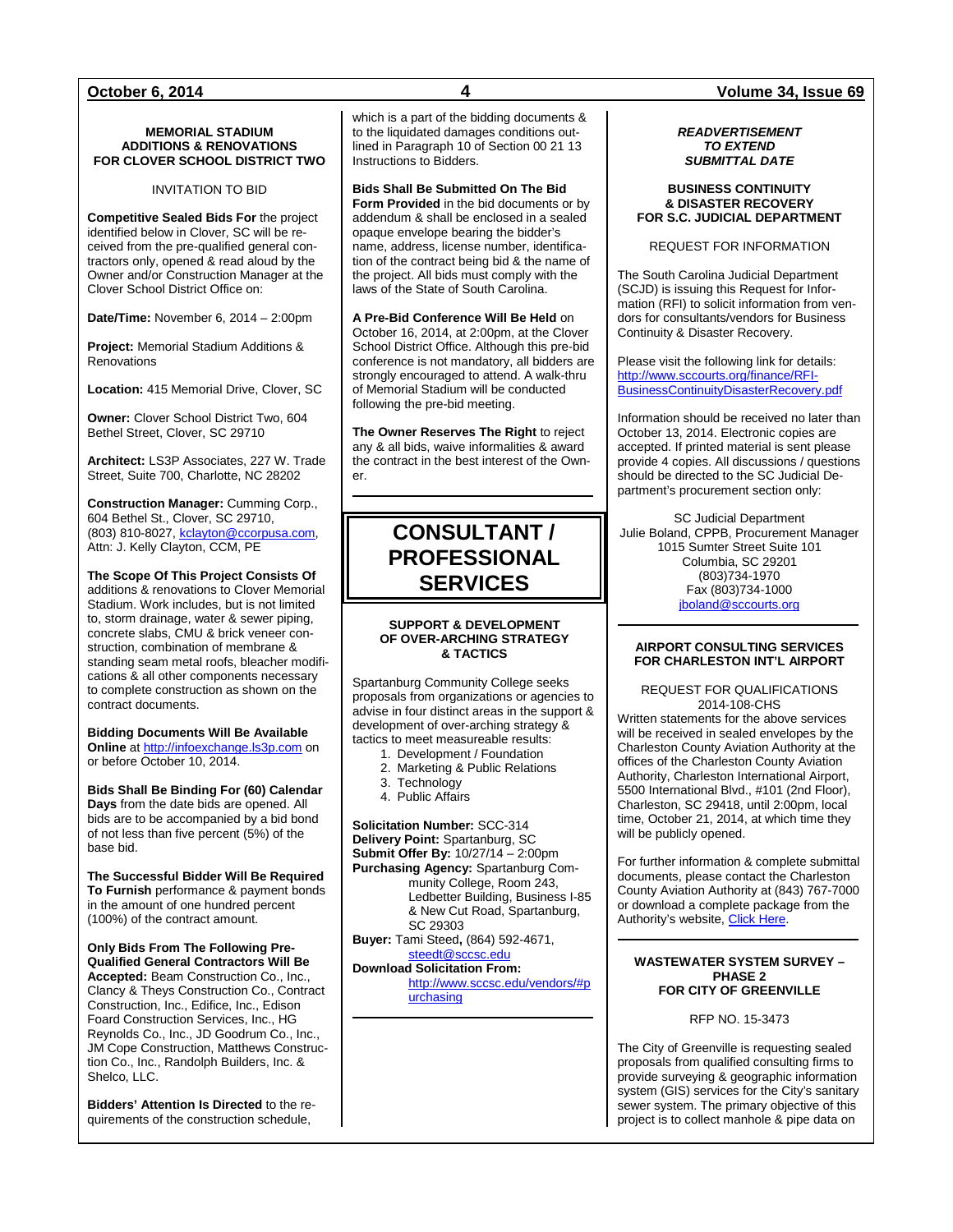the existing system sufficient for capacity analysis & modeling future growth requirements.

Proposal packets may be obtained at [http://www.greenvillesc.gov/omb/BidsRFPs.](http://www.greenvillesc.gov/omb/BidsRFPs.aspx) [aspx](http://www.greenvillesc.gov/omb/BidsRFPs.aspx) or from the Purchasing Division

- 7th floor, City Hall, 206 South
- Main St., Greenville, SC 29601 PO Box 2207, Greenville, SC 29602
- Maribel Diaz, (864) 467-4547
- [mdiaz@greenvillesc.gov](mailto:mdiaz@greenvillesc.gov)

A CD with the maps referenced in the RFP may be obtained from the City of Greenville Purchasing Division, 7th Floor, City Hall, 206 South Main Street, Greenville, South Carolina. There is no fee for the CD.

Sealed proposals will be received at the above address until 2:00pm, ET, October 30, 2014. Deadline for questions is 2:00pm, October 17, 2014.

## **EQUIPMENT**

**Description:** AIR QUALITY MONITOR **Solicitation Number:** 5400008577 **Submit Offer By:** 10/23/14 – 2:30pm **Purchasing Agency:** SC Department of Health & Environmental Control, Business Management, Columbia Mills Building, 301 Gervais St., Columbia, SC **Buyer:** Rebecca Nichols **Email:** [nicholrj@dhec.sc.gov](mailto:nicholrj@dhec.sc.gov) **Phone:** (803) 896-1262 **Download Solicitation From:** [http://webprod.cio.sc.gov/SCSolicitationWe](http://webprod.cio.sc.gov/SCSolicitationWeb/solicitationAttachment.do?solicitnumber=5400008577)

[b/solicitationAttachment.do?solicitnumber=5](http://webprod.cio.sc.gov/SCSolicitationWeb/solicitationAttachment.do?solicitnumber=5400008577) [400008577](http://webprod.cio.sc.gov/SCSolicitationWeb/solicitationAttachment.do?solicitnumber=5400008577)

**Description:** TWO USED TRACTOR TRAILER TRUCKS **Solicitation Number:** 5400008600 **Submit Offer By:** 10/20/14 – 11:00am **Purchasing Agency:** South Carolina Technical College System, 111 Executive Center Dr., Ste. 106, Columbia, SC 29210 **Buyer:** Teresa Livingston **Email:** [LivingstonT@sctechsystem.edu](mailto:LivingstonT@sctechsystem.edu) **Phone:** (803) 896-5310 **Download Solicitation From:** [http://webprod.cio.sc.gov/SCSolicitationWe](http://webprod.cio.sc.gov/SCSolicitationWeb/solicitationAttachment.do?solicitnumber=5400008600) [b/solicitationAttachment.do?solicitnumber=5](http://webprod.cio.sc.gov/SCSolicitationWeb/solicitationAttachment.do?solicitnumber=5400008600) [400008600](http://webprod.cio.sc.gov/SCSolicitationWeb/solicitationAttachment.do?solicitnumber=5400008600)

INSTALLATION OF GREENHOUSE AT ST. JOHN'S HIGH SCHOOL, JOHN ISLAND, SC **Solicitation Number:** Q1412 **Delivery Point:** Charleston County **Bid Due Date/Time:** 10/15/14 – 2:00pm **Bid Opening Location: Charleston County** School District, Procurement Services Conference Room, 3999 Bridge View Dr., North Charleston, SC 29405 **Request Bid Package From Buyer:** Debra Luce, phone (843) 566-8141, E-mail [debra\\_luce@charleston.k12.sc.us](mailto:debra_luce@charleston.k12.sc.us)

**Description:** NEW XANTE IMPRESSA DIGITAL MULTI-MEDIA PRESS **Solicitation Number:** 15-005 **Delivery Point:** West Columbia, SC **Submit Offer By:** 10/13/14 – 11:00am **Purchasing Entity:** Lexington County School District Two, District Education Center, 715 Ninth St., West Columbia, SC 29169 **Buyer:** Tony Shealy, Director of Purchasing **Telephone:** (803) 739-4057 **Email:** [tshealy@lex2.org](mailto:tshealy@lex2.org)

**Description:** ALL WHEEL DYNAMOMETER **Solicitation Number:** GTC 14-10-141IFB **Delivery Point:** Greenville County **Submit Offer By:** 10/21/14 – 3:00pm **Purchasing Entity:** Greenville Technical College, 506 S. Pleasantburg Dr, Greenville, SC 29607, (PO Box 5616, Greenville, SC 29606) **Buyer:** Deborah McGowan **Telephone:** (864) 250-8180 **E-mail:** [deborah.mcgowan@gvltec.edu](mailto:deborah.mcgowan@gvltec.edu) **Download Solicitation From:** [www.gvltec.edu/purchasing](http://www.gvltec.edu/purchasing)

> Minority-Owned Businesses Are Encouraged To Bid

**Description:** WEIGHT LIFTING & EXERCISE EQUIPMENT FOR CHAPIN HIGH SCHOOL **Solicitation Number:** 2015-009 **Delivery Point:** Chapin High School 300 Columbia Ave., Chapin, SC 29036 **Submit Offer By:** 10/23/14 – 11:00am **Purchasing Agency:** School District 5 of Lexington / Richland Counties, 1020 Dutch Fork Rd., Irmo, SC 29063 **Direct Inquiries/Bid Request to Buyer:** Bruce Shealy, Coordinator of Purchasing, phone (803) 476-8148, E-mai[l bgshealy@lexrich5.org](mailto:bgshealy@lexrich5.org)

### **October 6, 2014 5 Volume 34, Issue 69**

**Description:** L.E.D. STREET LIGHTING, ARMS & PHOTO CONTROLS **Solicitation Number:** MDL 2014-10-3 **Delivery Point:** Clinton, SC **Submit Offer By:** 10/13/14 – 2:00pm **Purchasing Agency:** City of Clinton, 211 North Broad St., Clinton, SC 29325 **Buyer:** Joey Meadors, (864) 833-7500, [jmeadors@cityofclintonsc.com](mailto:jmeadors@cityofclintonsc.com) **Download Solicitation From:** [www.cityofclintonsc.com,](http://www.cityofclintonsc.com/) Click on "How Do I" tab.

> **AIR MUNICIPAL STREET SWEEPER WITH DUAL STEERING**

> > RC-609-B-2015

Richland County, South Carolina is soliciting bids from qualified vendors for an Air Municipal Sweeper with Dual Steering. Bids clearly marked "RC-609-B-2015 Air Municipal Street with Dual Steering" shall be accepted by the Office of Procurement, located at 2020 Hampton Street, Suites 3064, third floor, Columbia, SC 29204-1002, until 2:00pm, local time, Tuesday, October 28, 2014. Bids shall not be accepted after the above date & time. Bids must be mailed or hand delivered; no fax bids will be accepted.

Bid packages may be obtained by contacting Charlene Pelzer Maffett by email at [maffettc@rcgov.us](mailto:maffettc@rcgov.us) or at the Richland Coun-ty website [Click Here.](http://www.rcgov.us/Government/Departments/BusinessOperations/Procurement.aspx) See "Solicitations."

Questions are due by noon, October 13, 2014.

## **INFORMATION TECHNOLOGY**

**Description:** McAFEE ENDPOINT PROTECTION **Solicitation Number:** 5400008509 **Submit Offer By:** 10/14/14 – 12:00pm **Purchasing Agency:** SC State Housing Authority, 300-C Outlet Pointe Blvd., Columbia, SC 29210 **Buyer:** Allyson Gerace **Email:** [Allyson.gerace@schousing.com](mailto:Allyson.gerace@schousing.com) **Phone:** (803) 896-8725 [http://webprod.cio.sc.gov/SCSolicitationWe](http://webprod.cio.sc.gov/SCSolicitationWeb/solicitationAttachment.do?solicitnumber=5400008509) [b/solicitationAttachment.do?solicitnumber=5](http://webprod.cio.sc.gov/SCSolicitationWeb/solicitationAttachment.do?solicitnumber=5400008509) [400008509](http://webprod.cio.sc.gov/SCSolicitationWeb/solicitationAttachment.do?solicitnumber=5400008509)

**Description:** PURCHASE &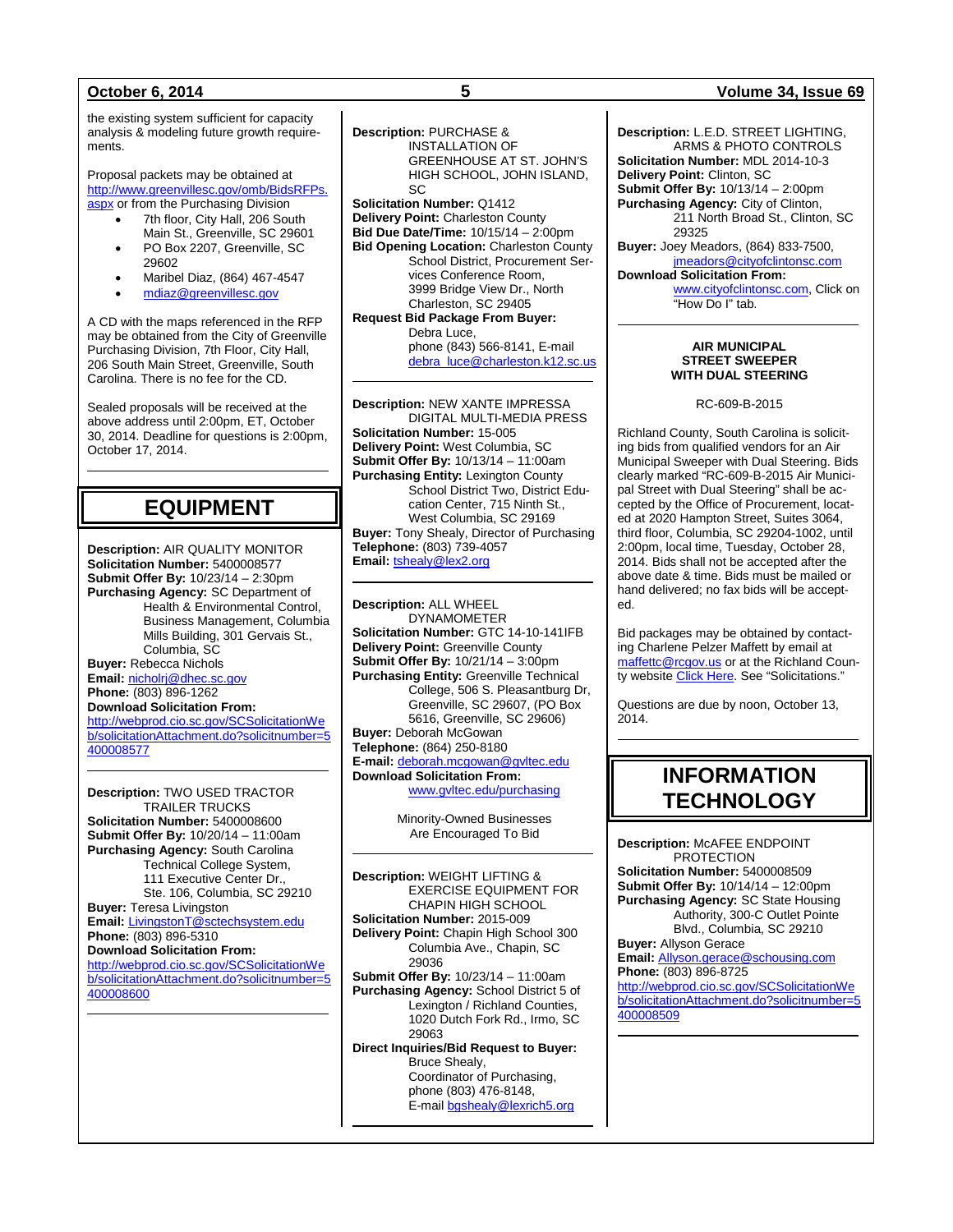#### **October 6, 2014 6 Volume 34, Issue 69**

#### **STATEWIDE ASSET MAPPING FOR D.J.J. YOUTH & THEIR FAMILIES WHO RECEIVE MEDICAID**

INTENT TO SOLE SOURCE

The SC Department of Juvenile Justice intends to sole source specialized technical & evaluation services which will produce statewide asset mapping services for DJJ Youth & their families who receive Medicaid by using GIS analytics & large database analyses. SCDJJ believes this to be a sole source & intends to contract with the USC Institute for Families in Society for these services.

Any interested vendor who can provide these services must contact SCDJJ Purchasing Director, Stephen Pullie, prior to close of business on October 16, 2014. Interested vendors should submit a short summary of their experience & qualifications in providing these services. This information should be emailed to [slpull@scdjj.net.](mailto:slpull@scdjj.net)

#### **Description:** MCAFEE ENCRYPTION **SOFTWARE**

**Solicitation Number:** 5400008588 **Submit Offer By:** 10/14/14 – 2:30pm **Purchasing Agency:** SC Department of Health & Environmental Control, Business Management, Columbia Mills Building, 301 Gervais St., Columbia, SC **Buyer:** Elsie S. Montgomery

**Email:** [montgoes@dhec.sc.gov](mailto:montgoes@dhec.sc.gov) **Phone:** (803) 898-3471

#### **Download Solicitation From:**

[http://webprod.cio.sc.gov/SCSolicitationWe](http://webprod.cio.sc.gov/SCSolicitationWeb/solicitationAttachment.do?solicitnumber=5400008588) [b/solicitationAttachment.do?solicitnumber=5](http://webprod.cio.sc.gov/SCSolicitationWeb/solicitationAttachment.do?solicitnumber=5400008588) [400008588](http://webprod.cio.sc.gov/SCSolicitationWeb/solicitationAttachment.do?solicitnumber=5400008588)

### **Description:** USED LENOVO

THINKCENTERS, LENOVO THINKVISIONS & LENOVO THINKVISION MONITORS LESS THAN 3 1/2 YEARS OLD FOR THE UNIVERSITY COMPUTING & IT SERVICES AT SC STATE UNIVERSITY **Solicitation No.:** 2830-75004-10/17/14 **Delivery Point:** Orangeburg, SC **Submit Offer By:** 10/17/14 – 2:30pm **Purchasing Entity:** SC State University, Office of Procurement, Room 168, Crawford-Zimmerman Complex, SC State University, Orangeburg, SC **Direct Inquiries To Buyer:** Valoria Buskey White **Telephone:** (803) 536-8198

**E-mail:** [vwhite5@scsu.edu](mailto:vwhite5@scsu.edu)

#### **Description:** FURNISH ETHICS HOTLINE SERVICE PROVIDER FOR THE UNIVERSITY OF SOUTH CAROLINA **Solicitation Number:** USC-RFQ-2706-DG **Submit Offer By:** 10/17/14 – 9:00am **Purchasing Agency:** USC Purchasing, 6th

Floor, 1600 Hampton St., Columbia, SC **Bid Request:** Download solicitation from [http://purchasing.sc.edu](http://purchasing.sc.edu/) or call

the USC bid line at (803) 777- 0255 **Buyer:** William (Dennis) Gallman

**Description:** ONLINE TUTORING FOR USC'S PALMETTO COLLEGE **Solicitation Number:** USC-RFQ-2680-MR **Delivery Point:** Columbia, SC **Submit Offer By:** 10/22/14 – 2:30pm **Purchasing Entity:** USC Purchasing, 6th Floor, 1600 Hampton St., Columbia, SC **Bid Request:** [http://purchasing.sc.edu](http://purchasing.sc.edu/) or call the USC bid line at (803) 777-0255 **Buyer:** Michelle Robinson, (803) 777-5253 or [marobins@mailbox.sc.edu](mailto:marobins@mailbox.sc.edu)

**Description:** BROADCAST FIBER SERVICE TO TRANSPORT HIGH BIT RATE HD VIDEO IN REAL TIME FOR BROADCAST PRODUCTION **Solicitation Number:** 54800641 **Delivery Point:** Clemson, SC **Submit Offer By:** 10/20/14 – 2:30pm **Purchasing Entity:** Clemson University, Administrative Services Building, 108 Perimeter Rd., Clemson, South Carolina 29634 **Buyer:** Tammy Crooks, (864) 656-0641, [duncant@clemson.edu](mailto:duncant@clemson.edu) **Download Solicitation From:**

[www.clemson.edu/cfo/procureme](http://www.clemson.edu/cfo/procurement/vendors) [nt/vendors](http://www.clemson.edu/cfo/procurement/vendors)

**Description:** PHOTOCOPIER / MULTIFUNCTION PRINTER LEASE SERVICES **Solicitation Number:** RFP 110614 **Pre-Bid Conf.:** Mandatory 10/14/14 – 11:00am **Location:** Beaufort County Purchasing Dept., Conference Rm. **Submit Offer By:** 11/6/14 – 3:00pm **Purchasing Entity:** Beaufort County Purchasing Department, 106 Industrial Village Rd., Building 2, Beaufort, South Carolina 29906-4291 **Direct Inquiries To:** Dave Thomas, (843) 255- 2353, dthomas@bcgov.ne **Fax Request for Bids/Questions To:** Dave Thomas, (843) 255-9437 **Download Solicitation From:** [Click Here](http://www.co.beaufort.sc.us/departments/Finance/purchasing/current-bids-pop.php)

Bids from minority & woman business enterprises are strongly encouraged

#### **MACBOOK AIR REPAIRS**

BEST VALUE BID

Spartanburg School District 7 is seeking sealed best value bids for MacBook Air Repairs.

Sealed Bids are due into the District 7 Business Office, 610 Dupre Dr., Spartanburg, SC 29307, before 2:00pm, on October 16, 2014.

For questions call John Paul at (864) 594- 6167 & reference IFP #14-15-11. IFP can be downloaded by going t[o Click Here.](http://spartanburg7.org/resources/procurement/)

Please email [japaul@spart7.org](mailto:japaul@spart7.org) to be added to bid list for potential addenda & updates

#### **REPLACEMENT OF TWO REPEATER STATIONS FOR EDGEFIELD COUNTY**

RFB # 10-22-2014

The County of Edgefield is soliciting bids for the replacement of Two Motorola 100 Watt UHF Digital Analog repeater stations to include Duplexer, Rack & Programming.

Subject to the conditions & provisions set forth in bid package, sealed bids must be received no later than 1:00pm, on Wednesday, October 22, 2014, at the Edgefield County Administration Building, 124 Courthouse Square, Edgefield, SC 29824.

Neither late nor faxed proposals will be accepted. Request for Bid number, company information & license information must be noted on outside of a sealed bid package.

Contact person is Lisa Ellerbee, County Purchasing Agent. Please contact her with questions at (803) 637-4000 or *leller*[bee@edgefieldcounty.sc.gov.](mailto:lellerbee@edgefieldcounty.sc.gov) Bid package is available on County Website[, Click Here.](http://www.edgefieldcounty.sc.gov/Pages/RFPs%20and%20Bids.aspx)

## **MAINTENANCE / REPAIR**

**Description:** REMOVE & REPLACE H.V.A.C. AT DISTRICT 4 ENGINEERING OFFICE, CHESTER SC **Solicitation Number:** 5400008587 **Pre-Bid Conf.:** 10/15/14 – 10:00am **Place:** SCDOT, 1232 J. A. Cochran Bypass, Chester, SC 29706 **Submit Offer By:** 10/23/14 – 5:00pm **Purchasing Agency:** SC Department of Transportation, Procurement Of-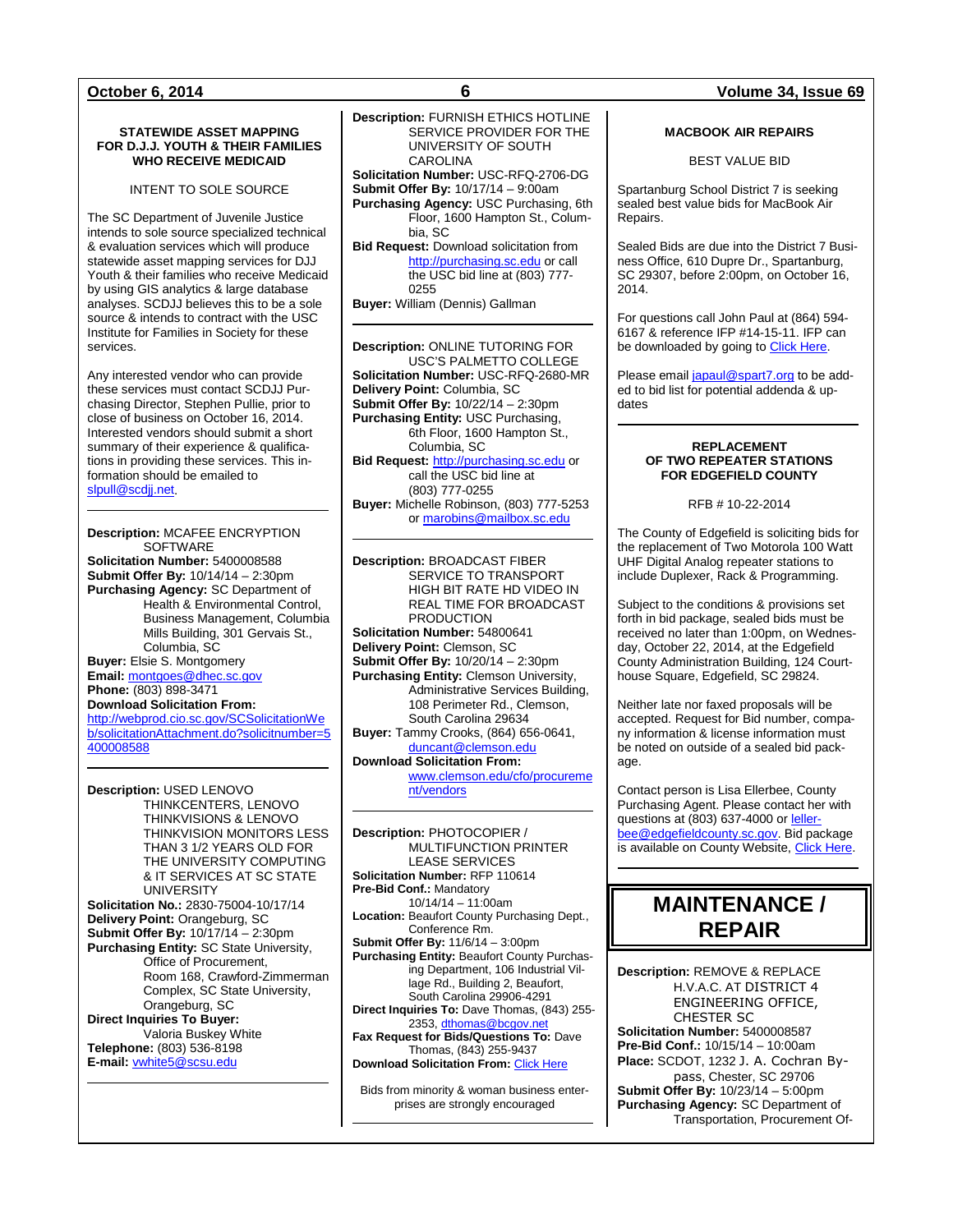fice, Room 101, 955 Park St., Columbia, SC 29201 **Buyer:** Andy Bowman, CPPB **E-mail:** [bowmanae@scdot.org](mailto:bowmanae@scdot.org) **Phone:** (803) 737-1484 **Download Solicitation From:** [http://webprod.cio.sc.gov/SCSolicitationWe](http://webprod.cio.sc.gov/SCSolicitationWeb/solicitationAttachment.do?solicitnumber=5400008587) [b/solicitationAttachment.do?solicitnumber=5](http://webprod.cio.sc.gov/SCSolicitationWeb/solicitationAttachment.do?solicitnumber=5400008587) [400008587](http://webprod.cio.sc.gov/SCSolicitationWeb/solicitationAttachment.do?solicitnumber=5400008587)

**Description:** EPOXY FLOORS **Solicitation Number:** 5400008603 **Site Visit:** Non-mandatory, 10/15/14 – 2:00pm **Place:** SCDJJ Main Gate Parking Lot, 4900 Broad River Rd., Columbia, South Carolina **Submit Offer By:** 10/20/14 – 3:00pm **Purchasing Agency:** SC Dept. of Juvenile Justice, Purchasing Department, 4650 Broad River Road, Bldg. 2008, Columbia, SC 29210 **Buyer:** Steve Pullie **Email:** [slpull@scdjj.net](mailto:slpull@scdjj.net) **Phone:** (803) 896-5643 **Download Solicitation From:** [http://webprod.cio.sc.gov/SCSolicitationWe](http://webprod.cio.sc.gov/SCSolicitationWeb/solicitationAttachment.do?solicitnumber=5400008603)

[b/solicitationAttachment.do?solicitnumber=5](http://webprod.cio.sc.gov/SCSolicitationWeb/solicitationAttachment.do?solicitnumber=5400008603) [400008603](http://webprod.cio.sc.gov/SCSolicitationWeb/solicitationAttachment.do?solicitnumber=5400008603)

#### **REPLACEMENT OF HAND RAILINGS & MISCELLANEOUS PAINTING AT KINGSTREE TRAIN STATION**

REQUEST FOR BIDS

Separate sealed bids for Train Station Improvements will be received by the Town of Kingstree in Council Chambers at Kingstree Town Hall located at 401 N. Long Street, Kingstree, SC 29556, until 2:00pm, on October 31, 2014, & will be opened & read.

The work to be completed as a part of this project consists of replacing the hand railings around the Train Station, beam painting, pedestrian ramp painting, miscellaneous painting on the building, & related items.

The contract documents may be examined a Kingstree Town Hall, 401 North Longstreet street, Kingstree, SC 29556. Copies of contract documents may be obtained at the office of the Owner, the Town of Kingstree, upon request.

No bidder may withdraw the bid within sixty (60) days after the actual date of the opening & thereof. The Owner reserves the right to waive any informality or to reject any of all bids.

### **ROOF REPLACEMENT PROJECT FOR PEE DEE REGIONAL TRANSPORTATION AUTHORITY**

INVITATION FOR BID #1114-01

Invitation for Bids from qualified companies will be received by the Pee Dee Regional Transportation Authority (PDRTA) at 313 S. Stadium Road, Florence, SC 29506. Bids will be received until 2:00pm, local time, November 5, 2014, after which time they will be publicly opened & read.

Bidders may obtain a copy of the solicitation from the Sandy Garris, Office/Purchasing Manager, via email t[o sgarris@pdrta.org](mailto:sgarris@pdrta.org) or may access the solicitation on PDRTA's website, [Click Here.](http://www.pdrta.org/about-pdrta/procurement-archive.aspx)

This solicitation does not commit Pee Dee Regional Transportation Authority (PDRTA) to award a contract, to pay any cost incurred in the preparation of bids submitted, or to procure or contract for the services. Pee Dee Regional Transportation Authority reserves the right to accept or reject, any, all, or any part of offers received as a result of this request, or to cancel in part or in its entirety this Invitation for Bid if it is in the best interests of Pee Dee Regional Transportation Authority

## **MINOR CONSTRUCTION**

**Description:** DECORIA LVT & IVC FLEXITEC BLUEPRINT FLOORING

**Delivery Point:** Cheraw, SC **Site Visit:** Mandatory, by appointment, contact buyer listed below **Submit Offer By:** 10/17/14 – 3:00pm **Purchasing Agency:** CHESCO Services, 1224 East Blvd., Chesterfield, SC **Buyer:** Billy Windham, CHESCO Services, Property & Support Services

Manager **Email:** [b.windham@chescoservices.org](mailto:b.windham@chescoservices.org)

**Phone:** (843)623-5409

## **PRINTING**

**Description:** ADMISSIONS ONE SHEETS **Solicitation Number:** 15.23.CW.Q **Submit Offer By:** 10/20/14 – 10:30am **Purchasing Entity:** College of Charleston, 66 George Street, Charleston, SC 29424 **Buyer:** Cynthia M. Washington, CPPB, (843) 953-5510[, washing](mailto:washingtonc@cofc.edu)[tonc@cofc.edu](mailto:washingtonc@cofc.edu) **Download solicitation From:**  [http://eprocure.cofc.edu](http://eprocure.cofc.edu/)

### **October 6, 2014 7 Volume 34, Issue 69**

**Description:** ADMISSIONS VIEWBOX SLIPCASE **Solicitation Number:** 15.22.CW.BVB **Submit Offer By:** 10/20/14 – 10:00am **Purchasing Entity:** College of Charleston,

66 George Street, Charleston, SC 29424 **Buyer:** Cynthia M. Washington, CPPB, (843) 953-5510, [washing-](mailto:washingtonc@cofc.edu)

[tonc@cofc.edu](mailto:washingtonc@cofc.edu)

**Download solicitation From:** 

[http://eprocure.cofc.edu](http://eprocure.cofc.edu/)

## **SERVICES**

**Description:** SALT HAULING – **STATEWIDE Solicitation Number:** 5400008564 **Submit Offer By:** 10/23/14 – 10:00am **Purchasing Agency:** SC Department of Transportation, 955 Park St., Columbia, SC 29201 **Buyer:** Shelia O. Willis, **Email:** [WillisSO@scdot.org](mailto:WillisSO@scdot.org)

**Phone:** (803) 737-0676 **Download Solicitation From:**

[http://webprod.cio.sc.gov/SCSolicitationWe](http://webprod.cio.sc.gov/SCSolicitationWeb/solicitationAttachment.do?solicitnumber=5400008564) [b/solicitationAttachment.do?solicitnumber=5](http://webprod.cio.sc.gov/SCSolicitationWeb/solicitationAttachment.do?solicitnumber=5400008564) [400008564](http://webprod.cio.sc.gov/SCSolicitationWeb/solicitationAttachment.do?solicitnumber=5400008564)

**Description:** STUDENT LOAN & ACCOUNTING SERVICES **Solicitation Number:** RFP 15-1500796LC **Submit Offer By:** 10/28/14 – 3:00pm **Purchasing Entity:** Winthrop University, Purchasing Services, 307 Tillman Hall, Rock Hill, SC **Bid Request:** Download from [www.winthrop.edu/procurement/b](http://www.winthrop.edu/procurement/bids.htm)

[ids.htm.](http://www.winthrop.edu/procurement/bids.htm)

**Buyer:** Linda Campfield, (803) 323-2143, [campfieldL@winthrop.edu](mailto:campfieldL@winthrop.edu)

**Description:** INTERNATIONAL STUDENT RECRUITMENT SERVICES **Solicitation No.:** 15.15.WW.FPB.T5 **Submit Offer By:** 10/21/14 – 2:00pm **Purchasing Entity:** College of Charleston, 66 George Street, Charleston, SC 29424 **Buyer:** Wendy Williams, (843) 953-5510[, wil](mailto:williamsw@cofc.edu)[liamsw@cofc.edu](mailto:williamsw@cofc.edu) **Download Solicitation From:** [http://ebid.cofc.edu](http://ebid.cofc.edu/)

**Description:** TEMPORARY GRAVEL PARKING LOT B **Solicitation Number:** YTC-15-Temporary Gravel Parking Lot B **Delivery Point:** Rock Hill, SC **Submit Offer By:** 10/21/14 – 2:00pm **Purchasing Agency:** York Technical College, 452 S. Anderson Rd., Rock Hill, SC 29730 **Buyer:** Debbie Bailey, (803) 327-8010[, dbai](mailto:dbailey@yorktech.edu)[ley@yorktech.edu](mailto:dbailey@yorktech.edu)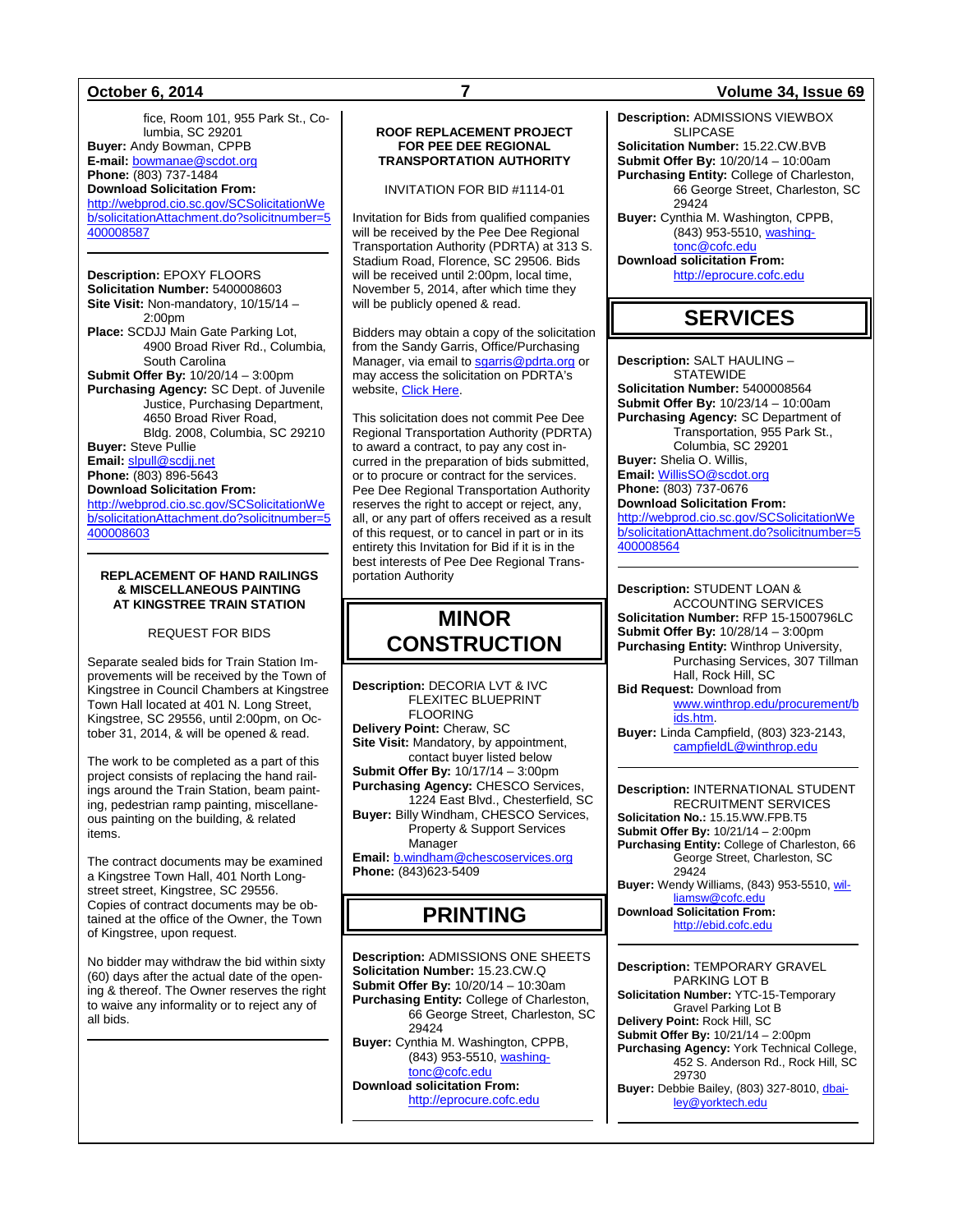**Description:** PROFESSIONAL CARPET, UPHOLSTERY CLEANING & WATER EXTRACTION **Solicitation Number:** 15.20.MT.B.T5 **Delivery Point:** Charleston, SC **Site Visit:** Non-mandatory, to schedule visit contact Brenda Burbage at (843) 953-1980 or **burbageb@cofc.edu Submit Offer By:** 10/23/14 – 2:00pm **Purchasing Agency:** College of Charleston Procurement Office, Lightsey Center, Room B53, 160 Calhoun St., Charleston, SC **Direct Inquiries to Buyer:** Michael Turner, phone (843) 953-5555 or E-mai[l turnerm@cofc.edu](mailto:turnerm@cofc.edu) **Download Solicitation From:** [http://eprocure.cofc.edu](http://eprocure.cofc.edu/)

**Description:** U.S.D.A. LUNCH PROGRAM FOOD SERVICES **Specifics:** Pre-plate lunches, meeting USDA guidelines, to be delivered Monday through Friday except on major holidays, to 836 McLeod Place, Bishopville, SC 29010 **Submit Offer By: 11/20/14 – 12:00pm Purchasing Agency:** Lee County Disabilities & Special Needs Board. PO Box 468, Bishopville, SC 29010 **Buyer:** Mary Mack (803) 484-9473 or [mmack@lcsn.org](mailto:mmack@lcsn.org) **Direct Inquiries To**: Marilyn Israel at [misrael@lcdns.org](mailto:misrael@lcdns.org)

#### **EQUIPMENT INSPECTIONS & CERTIFICATION SERVICES FOR STATE PORTS AUTHORITY**

The SC State Ports Authority is inviting submission of sealed proposals from qualified firms accredited by the Occupational Safety & Health Administration under the Regulations of Title 29, Chapter XVII, Part 1919 to perform Equipment Inspections & Certification Services annually & quadrennial as require by same.

Sealed Proposals will be accepted until 12:00pm EST (Noon), Friday, October 17, 2014. A complete copy of the solicitation with all specifications can be requested by contacting the Procurement Office at 843- 577-8181, or our website: [www.scspa.com/Resources/Legal](http://www.scspa.com/Resources/Legal) Notices, or by emailing: [tconnor@scspa.com.](mailto:tconnor@scspa.com)

This solicitation does not commit the Authority to award a contract, to pay any cost incurred in the preparation, or to procure or contract for the article of services. The Authority reserves the right to accept or reject any & all Proposals, to waive any informality in the Proposals, & to accept the Proposal that is, in our opinion, in the best interest of the Authority.

### **EXECUTIVE SEARCH SERVICES**

#### PROPOSAL NO: 1415-10-21-01

Notice is hereby given the City of Spartanburg, SC on behalf of the Housing Authority of the City of Spartanburg, SC is managing the procurement process for executive search services.

The SHA is a public entity that was formed in 1938 to provide federally subsidized housing & housing assistance to low-income families within the City of Spartanburg. SHA is headed by an Executive Director, is governed by a seven member Board of Commissioners, which includes one resident commissioner, all of which are appointed by the City Council. SHA is subject to the requirements of Title 24 of the Code of Federal Regulations & SHA's procurement policy. Though brought into existence by a resolution of the City of Spartanburg, it is a separate entity from the City of Spartanburg.

Sealed proposals shall be submitted to Carl Wright, Procurement & Property Manager, on or before October 21, 2014 at 3:00, City Hall, 145 W. Broad Street, at which time the City will read aloud the names of the firms submitting Proposals.

For further information & complete Proposal Package, please contact the Procurement & Property office at (864) 596-2049. The complete RFP is available at

[www.cityofspartanburg.org](http://www.cityofspartanburg.org/) by clicking on "I Am A Business" then "bid opportunities." The documents are posted on Demandstar.com.

Proposals can be hand delivered or mailed to the following address:

City of Spartanburg Attn.: Procurement & Property Division PO Box 5107 145 West Broad Street Spartanburg, SC 29304

The following proposal number must be placed on the left corner of the outer envelope in order for the bid to be stamped in as accepted on time: Proposal No: 1415-10-21-01.

#### **GRINDING OF YARD & LAND CLEARING DEBRIS AT HAMPTON COUNTY LANDFILL**

Hampton County is soliciting proposals for Grinding Yard & Land Clearing Debris Located at the landfill.

Bid requirements & details can be obtained by contacting the Solid Waste Department at (803) 625-0197.

Submittals are due by 5:00pm, October 21, 2014. The bid opening will be held on 10/22/14 at 3:00pm at Hampton County, 200 Jackson Ave. East, Hampton, SC 29224.

**October 6, 2014 8 Volume 34, Issue 69**

## **SUPPLIES**

**Description:** FURNISH, DELIVER & SPREAD GRAVEL **Solicitation Number:** 5400008589 **Submit Offer By:** 10/20/14 – 11:00am **Purchasing Agency:** SC Department of Natural Resources 1000 Assembly Street, Room 142, Columbia, South Carolina 29201 **Buyer:** Jessica Monts

**Email:** [MontsJ@dnr.sc.gov](mailto:MontsJ@dnr.sc.gov) **Phone:** (803) 734-3984 **Download Solicitation From:** [http://webprod.cio.sc.gov/SCSolicitationWe](http://webprod.cio.sc.gov/SCSolicitationWeb/solicitationAttachment.do?solicitnumber=5400008589) [b/solicitationAttachment.do?solicitnumber=5](http://webprod.cio.sc.gov/SCSolicitationWeb/solicitationAttachment.do?solicitnumber=5400008589) [400008589](http://webprod.cio.sc.gov/SCSolicitationWeb/solicitationAttachment.do?solicitnumber=5400008589)

**Description:** LOCKS & ACCESSORIES **Solicitation Number:** 5400008601 **Submit Offer By:** 10/13/14 – 10:00am **Purchasing Agency:** SC Dept. of Corrections, Purchasing Branch, 4420 Broad River Road, Second Floor, Columbia, SC 29210 **Buyer:** Myrtle deWerdt **Email:** [dewerdt.myrtle@doc.sc.gov](mailto:dewerdt.myrtle@doc.sc.gov)

**Phone:** (803) 896-8582 **Download Solicitation From:**

[http://webprod.cio.sc.gov/SCSolicitationWe](http://webprod.cio.sc.gov/SCSolicitationWeb/solicitationAttachment.do?solicitnumber=5400008601) [b/solicitationAttachment.do?solicitnumber=5](http://webprod.cio.sc.gov/SCSolicitationWeb/solicitationAttachment.do?solicitnumber=5400008601) [400008601](http://webprod.cio.sc.gov/SCSolicitationWeb/solicitationAttachment.do?solicitnumber=5400008601)

**Description:** 5500 CAPTOR CONTAINMENT SYSTEM **Solicitation Number:** 5400008586 **Delivery Point:** Rest area on the north side of I-95 in Sumter County at mile marker 139 **Submit Offer By:** 10/21/14 – 10:00am **Purchasing Agency:** SC Department of Transportation, Procurement Office, Room 101, 955 Park St., Columbia, SC 29201 **Buyer:** Andy Bowman, CPPB

**E-mail:** [bowmanae@scdot.org](mailto:bowmanae@scdot.org) **Phone:** (803) 737-1484 **Download Solicitation From:**

[http://webprod.cio.sc.gov/SCSolicitationWe](http://webprod.cio.sc.gov/SCSolicitationWeb/solicitationAttachment.do?solicitnumber=5400008586) [b/solicitationAttachment.do?solicitnumber=5](http://webprod.cio.sc.gov/SCSolicitationWeb/solicitationAttachment.do?solicitnumber=5400008586) [400008586](http://webprod.cio.sc.gov/SCSolicitationWeb/solicitationAttachment.do?solicitnumber=5400008586)

**Description:** SMALL WARES FOR NEW RIVERVIEW ELEMENTARY **SCHOOL Solicitation Number:** 14-016 **Submit Offer By:** 10/22/14 – 10:00am **Purchasing Agency:** Fort Mill Schools, 2233 Deerfield Dr., Fort Mill SC 29715 **Direct Inquiries To Buyer:** Carla Schoenmaker a[t schoenmak-](mailto:schoenmakerc@fort-mill.k12.sc.us)

[erc@fort-mill.k12.sc.us](mailto:schoenmakerc@fort-mill.k12.sc.us)